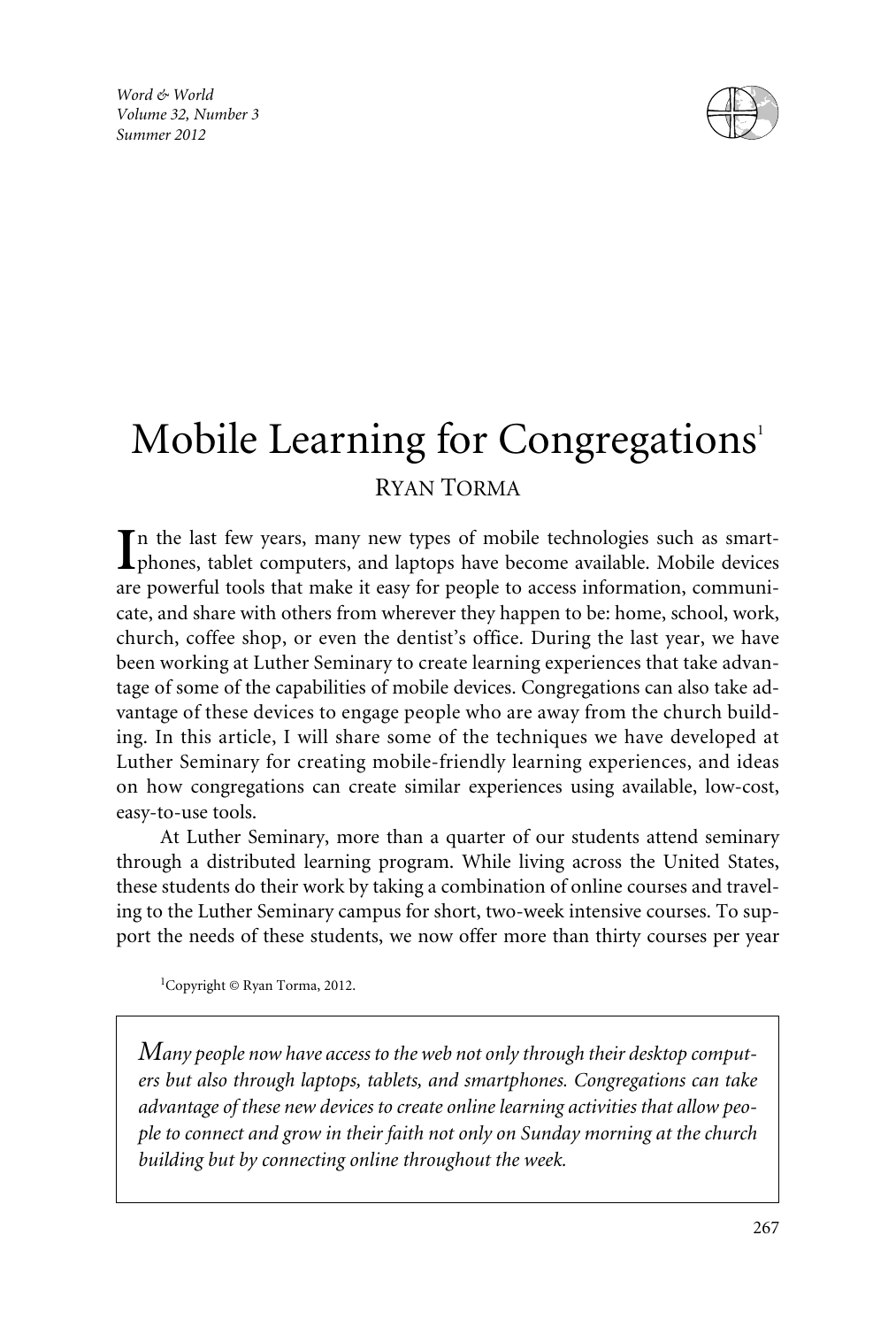that are entirely online and more than seventy courses that have some online component. Over the last year, we have worked to adapt our online course components to make sure they work not only on desktop and laptop computers, but also on tablets, smartphones, and, in some cases, a basic cell phone. As we have worked to make our online learning experiences at Luther Seminary mobile-friendly, we have discovered a number of learning formats, course structures, and sets of digital tools that can be easily adapted to a congregational model of online and distributed learning experience.

# **CONFERENCE CALLS**

Whether students are participants in one of our distributed learning programs or are long-distance commuters, it is important that they be able not only to participate in the course work, but also in faith formation opportunities. Each student has the opportunity to participate in a discipleship group—a small group of students, faculty, and staff who meet weekly to read Scripture, pray, and share in conversation with one another. While our residential students and some commuter students participate in face-to-face groups on campus, many of our distributed learning and commuter students participate in conference-call discipleship groups. Participants in these groups are scattered throughout the country: Minnesota, Arkansas, Florida, California, and many other places. To participate, students are put into groups of four to six people with a member of the Luther Seminary faculty or staff. Group meetings are scheduled once a week, during which members call into a dial-in conference-call system and join in a conversation with their group. Groups read the Bible together, pray with one another, share devotional material (such as Luther Seminary's God Pause<sup>2</sup>), and discuss the biblical text and their faith and life.

Because these groups make use of the telephone as the primary means of communication, students can participate easily from their homes or offices or even via their cell phones while traveling. As most people have access to a phone, there are few technical barriers to participation. A congregation could easily and inexpensively make dial-in conference calls a part of their small-group and learning activities. People who live a long distance from the church, shut-ins, or people who are interested in Bible study over their lunch break from work are prime candidates for this type of interaction. To make this work:

- All participants need access to a phone.
- Congregations will need to provide access to a dial-in conference-call system. This may already be a feature of your church's phone system. If not, there are a number of services available at a reasonable cost. Contact your local telephone service provider or do an Internet search for services available in your area.

<sup>&</sup>lt;sup>2</sup> Available daily at http://www2.luthersem.edu/godpause/daily\_view.asp#today.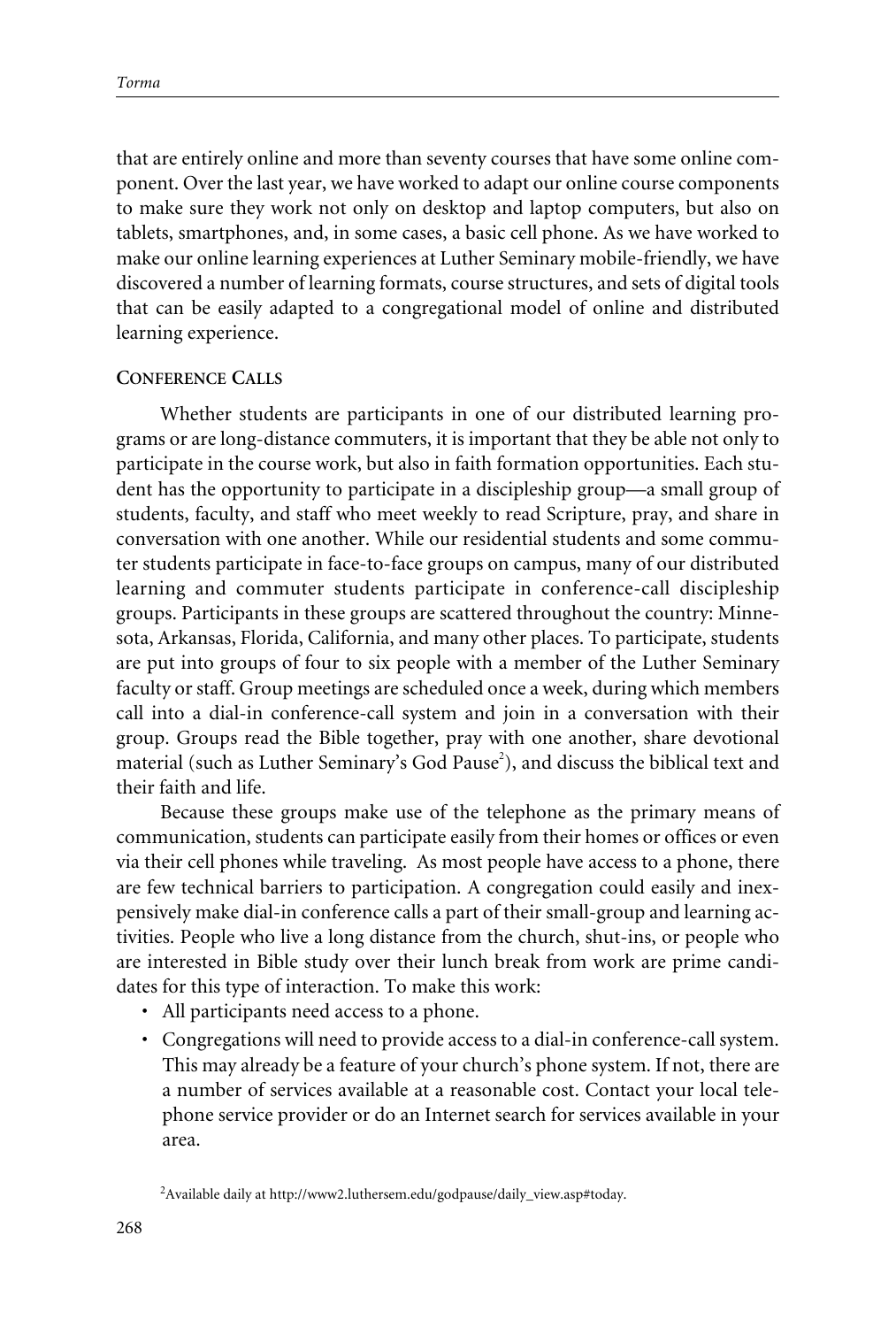- Group leaders send out in advance the meeting times and the phone number for the conference-call system.
- Any resources, Bible readings, or curriculum materials should be made available to all members prior to the call.
- During the call, group leaders facilitate the conversation by asking questions and inviting participants to speak, read, or pray.

*a congregation could easily and inexpensively make dial-in conference calls a part of their small group and learning activities*

For conference-call groups at Luther Seminary, we have found that small groups of four to six participants are best. At that size, groups are large enough for good conversation flow and small enough for all members to have ample opportunities to participate. It can be helpful to create a document with group members' names and photos. Being able to see names and faces helps everyone to know who is speaking during a call. Group leaders, when inviting others to read aloud from Scripture, to lead a prayer, or to share some thoughts, can then invite a person by name to participate.

Conference calls are an important means of connection for Luther Seminary distributed learning students. The calls allow students to gather, study, and pray with one another even though they are separated by busy schedules and great distances. Conference calls can help congregations connect people who are separated by distance, health, or their schedules. Because most people who have access to a telephone know how to use it, dial-in conference calls are a simple way for congregations to get started in mobile learning.

# **CONFERENCE CALL AND WEBINAR**

The basic conference-call group can be expanded by adding a shared visual component through webinar software, such as Adobe Connect.<sup>3</sup> In the online language courses at Luther Seminary, students and the instructor meet once or twice a week in small-group conference calls. Like the discipleship groups, students dial into the conference-call system to practice speaking the language with one another, discuss their learning, and ask questions. In addition, the instructor hosts an Adobe Connect webinar session where the instructor is able to make slide presentations, share a view of his or her computer desktop, or give students the ability to lead and share visual presentations. To access the webinar meeting room, the instructor sends an e-mail to the students with a link to the meeting room website. Students listen and speak through the dial-in conference call and are able to participate visually through Adobe Connect. In addition to being available through

<sup>&</sup>lt;sup>3</sup>Luther Seminary has chosen Adobe Connect as our webinar software. However, there are many software companies that provide similar types of services.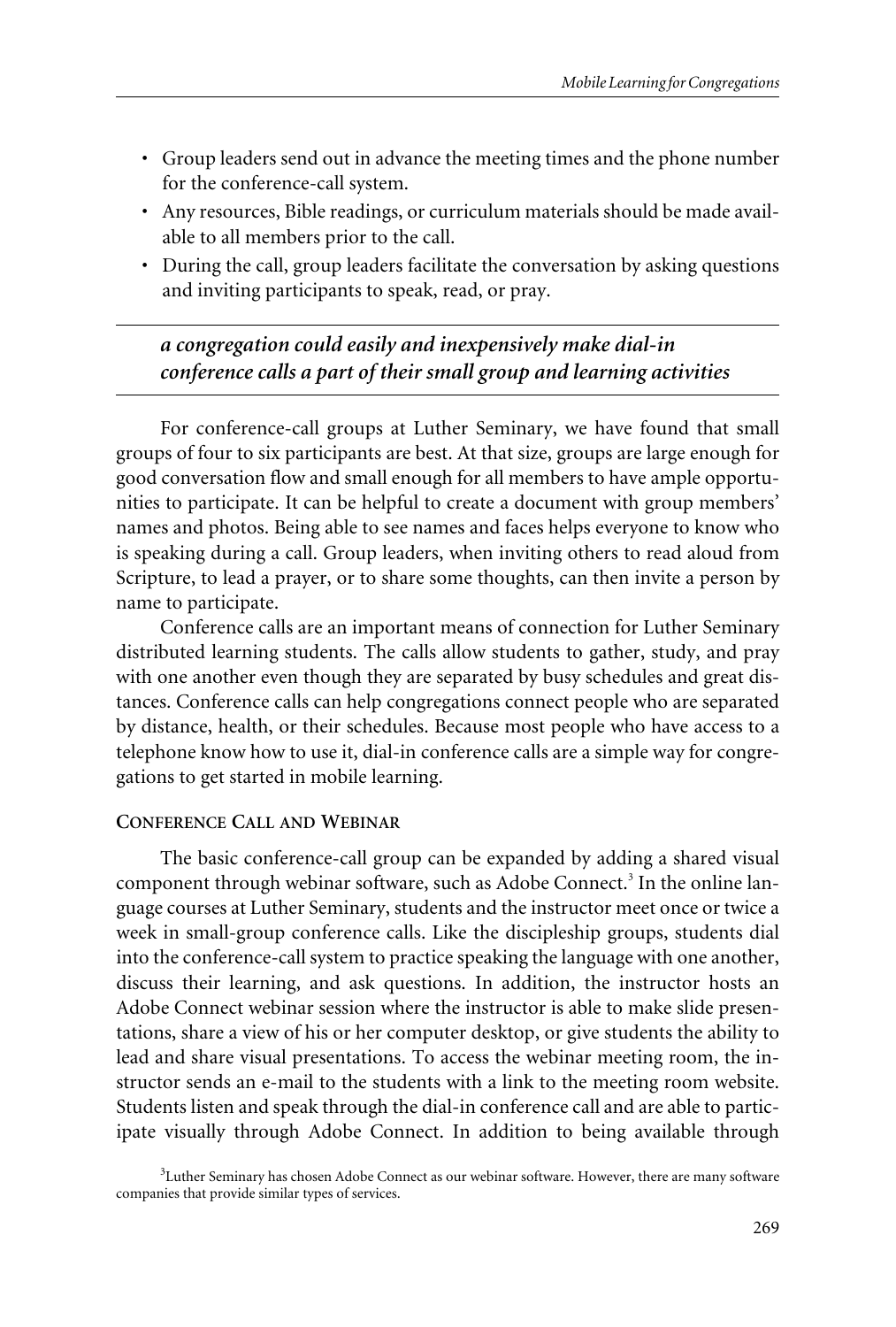desktop and laptop computers, Adobe Connect also has an app for Apple and Android smartphones and tablets.

While it is possible to run the audio through Adobe Connect rather than through the telephone, we have found that the audio quality for group discussions is sometimes poor, with significant lag time and echo problems. This is due in part to the fact that some students access the webinar through a slow Internet connection, causing students to lose access to the group or experience a significant amount of lag time in the audio or video. The audio quality of the phone is much higher and does not suffer the same connection problems as the Internet sometimes does. Using the phone also offers a fallback in case of a failed Internet connection. If a student is participating by phone and the Internet connection is lost, the student will still be able to participate in the group even if he or she cannot see the video.

Congregations could easily and affordably include the webinar component to add slide presentations or share documents during a conference-call session by using Adobe Connect or another webinar provider. To make this work:

- Participants need access to a telephone, an Internet connection, and a computer, tablet or smartphone.
- The group leader needs a subscription to a webinar service, such as Adobe Connect. He or she then creates a meeting in the software and sends the participants the conference-call telephone number, a link for the webinar meeting, and the time and date of the meeting.
- At the meeting time, participants join the conference call and then log into the webinar through their computer, smartphone, or tablet.
- If participants need access to materials before or during the meeting, those should be sent out or shared in advance.

Adding a webinar component to conference calls is a relatively easy and low-cost way for instructors to share visual components during their presentations.

#### **ONLINE COURSES**

Online learning has become an important mode of learning at Luther Seminary, and we now offer more than seventy courses per year that either have an online component or are entirely online. However, none of our online courses are independent self-study courses. At Luther Seminary, we believe that learning happens best when students and instructors gather with one another in shared learning experiences. For this reason, all online courses at Luther Seminary bring students and instructors together in a shared learning community over a set period of time, typically as six- or thirteen-week courses during our regular semesters.

Each online course has its own course website that houses course materials, assignments, and online discussion boards where students post and reply to messages. While the learning activities in our online courses take a number of formats,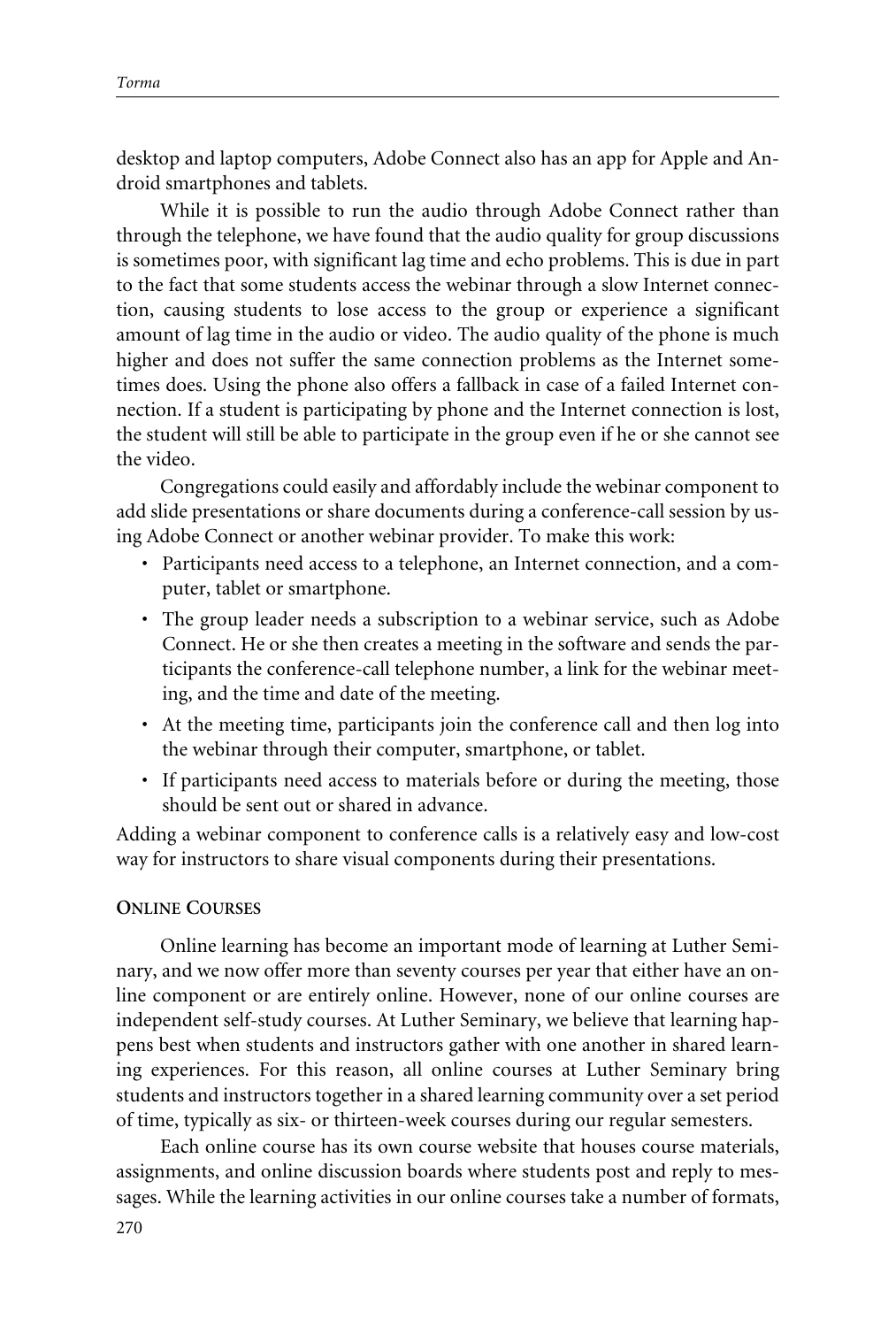a common format is one of asynchronous presentation and discussion. In this type of course, the course is broken up into thirteen units—one unit per week of the course. Each week students are presented with a number of items and tasks:

- reading assignments
- a pre-recorded five- to ten-minute video minilecture from the instructor
- discussion question prompts from the instructor
- a space for online discussion

This is often done in small groups of four to six students, where each student is asked to write an opening statement that addresses the instructor's discussion prompt. Each student is then asked to respond, at minimum, to each of the opening statements of all of the other people in the group. Some courses may substitute small group conference calls instead of online discussion groups.

• feedback from the instructor on the week's discussion either as text, audio comments, or video comments.

*Congregations can use online courses in a number of ways. They can create Bible studies or learning events for working people who can participate over their lunch break. They can maintain relationships and build community with shut-ins or people who frequently travel.*

Congregations can use online courses in a number of ways. They can create Bible studies or learning events for working people who can participate over their lunch break. They can maintain relationships and build community with shut-ins or people who frequently travel. Online courses might also be helpful for pastors of multi-point parishes to create learning events with a community when the pastor isn't able to be present in a given week.

While creating online courses is more technically involved than a basic conference-call group, it is certainly within the capability of most congregations. By using inexpensive tools, congregations can create online courses that work well on laptops, tablets, and smartphones. However, there are a few notable differences between desktop computers and mobile devices. By keeping these differences in mind, you will be able to provide a good user experience for people using either desktop computers or mobile devices.

#### **BROWSING THE WEB**

Browsing the web with either a desktop or a laptop computer is a similar experience. To interact with a website you would view the page on your monitor, use your mouse to point and click on text or images, and use your keyboard to write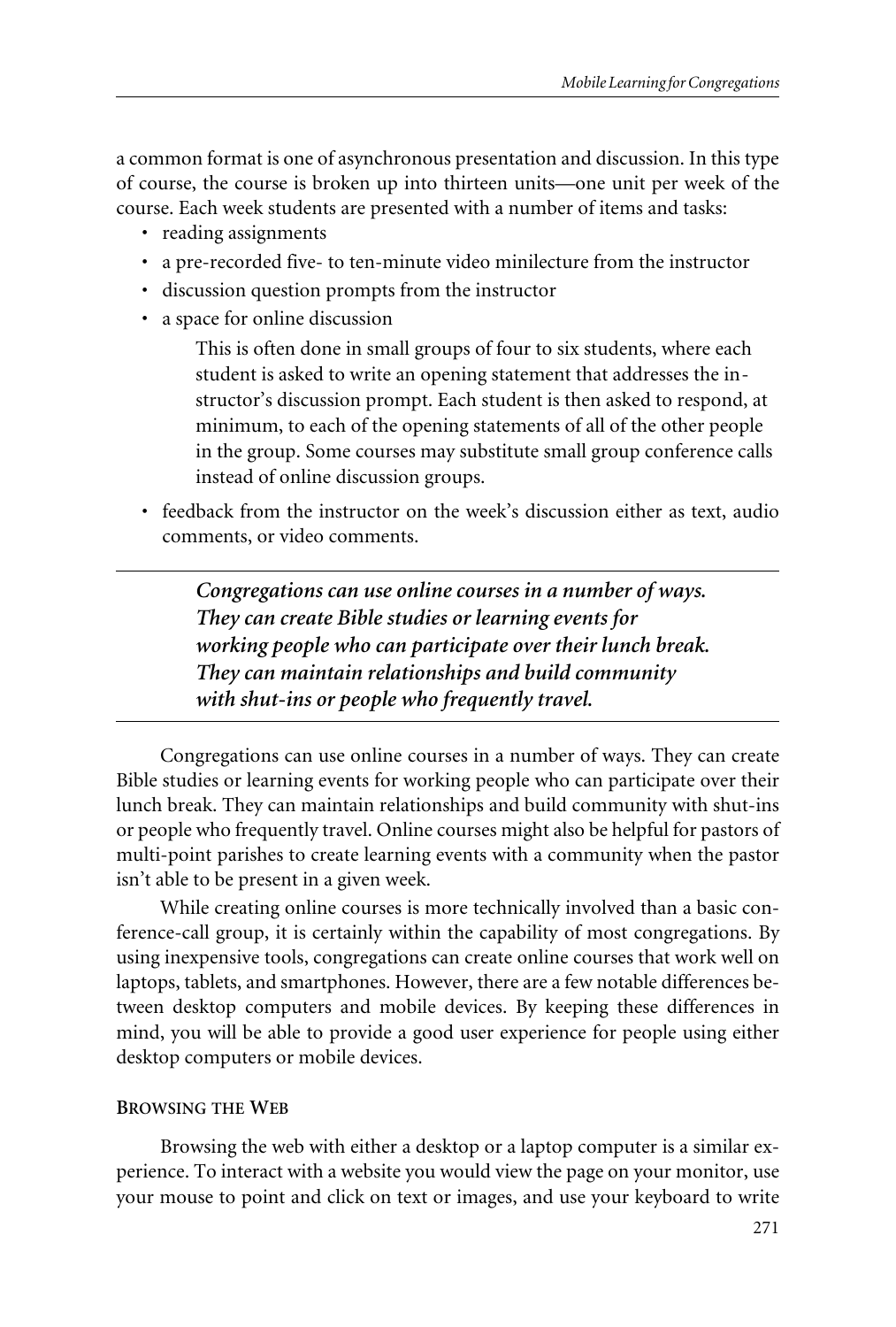text. However, there are a few key differences to note when browsing the Internet using smartphones and tablets.

- Tablets and smartphones have smaller screens than desktops and laptops.
- Tablets and smartphones rely on touch interfaces.
- Formatting video to play on tablets and smartphones can be challenging.

#### *Device size*

Smartphones and tablets are smaller in size and have smaller screens than desktops and laptops. While this is great for portability, it also means there is much less screen space for text and images in a web page. If you have browsed the web from a smartphone, you have likely seen a website that was designed only for the desktop. These large and busy pages often do not fit well on the small screen of the phone and you are forced to zoom and pan to find what you want to see on the site. You may have been lucky enough to experience a website that has been designed to work well on both your desktop and on your mobile device. These sites commonly have a version that looks one way on your desktop, but when you view the site with a smartphone or tablet, the site is reformatted to fit on the smaller screen of your mobile device. When creating online learning experiences for mobile devices, it can be very helpful to users to have a mobile-friendly version of your site. By creating a mobile version you make it much easier for people to read and view the content on your site easily from their mobile device (see the discussion of this below).

#### *Touch interfaces*

When you interact with a tablet or a smartphone, you are normally doing so through a touch-based interface rather than a keyboard and a mouse. Instead of pointing, clicking, and scrolling with a mouse, you swipe, flick, pinch, and touch the screen with your fingers to operate the device. This difference in touch is important in online learning for a few reasons. First, fingers are larger and less accurate than a mouse pointer, so when designing web pages for mobile devices it is very helpful to make the buttons and text large so that people can easily hit the button with their finger or thumb. Second, when using a mouse on a desktop computer, users can often hover their mouse pointer over a link or navigation item to get more information or see more menu options. There is no hover possibility in touch interfaces, so any information or navigation that exists as hover events in the desktop version of the site needs to be transformed or changed so that users with a tablet or smartphone can access and use the information.

#### *Video*

A third major issue in adapting online learning environments for a mobile environment is in playing audio and video on web pages. When viewing video on a desktop or laptop, you commonly will use a video player software tool that is created using the Adobe Flash Player web-browser plug-in. The Flash Player is free and works well in most browsers, making it very easy for people to view audio and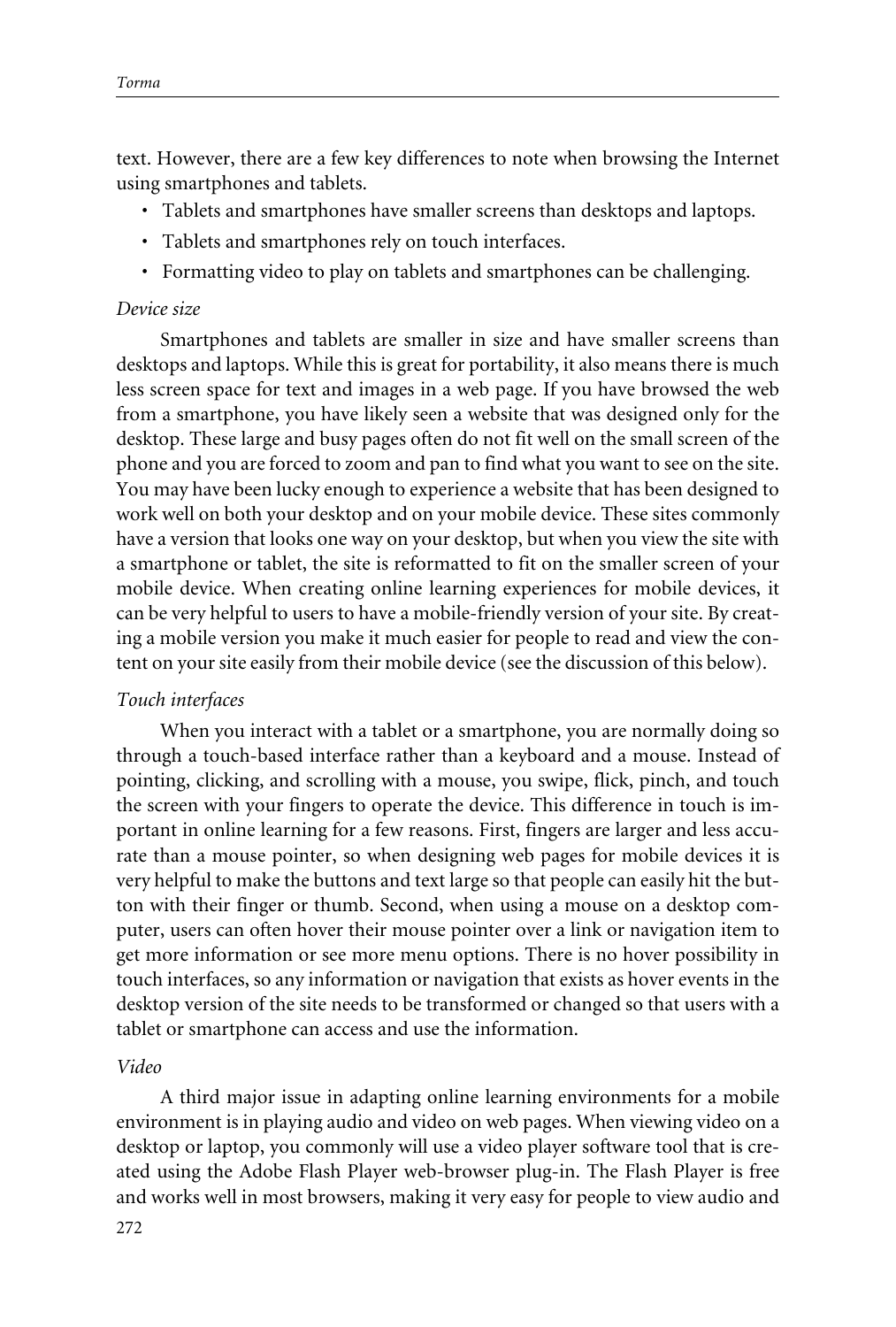video on a web page. However, many mobile devices do not support the use of Adobe Flash and rely instead on the video player software built into the smartphone or the tablet. Unfortunately, the precise formatting needs between devices and software platforms vary, and the necessary encoding settings are not well documented. All of this means that finding the right encoding settings to enable video to work on most devices can be very challenging. However, there are some website and video hosting tools that have worked out these details and make it very easy to post mobile-friendly web video.

#### **WORDPRESS.COM:AGREAT TOOL FOR CONGREGATIONS**

You may be feeling overwhelmed by the possibility of even creating a basic website that works on a desktop computer, not to mention all of the significant technical challenges that go into making a site usable on smartphones and tablets. However, be not afraid. WordPress.com makes it very easy to create beautiful websites without having to know how to write any computer code. WordPress's many visual design themes display according to the device on which they are being viewed. For example, if you view the site with a laptop, you will see the full site; if you view it with a smartphone, you will see a site that is designed to fit on the small screen of the smartphone. While you can create a basic website on WordPress for free, by upgrading the account you will be able to upload video to the site that will automatically be encoded to work properly on most laptops, tablets, and smartphones. Creating a mobile-friendly site for a congregation is as easy as going to WordPress.com, creating an account, choosing a theme with built-in mobile designs, and adding a subscription that allows you to upload video. With this basic set-up, you will have all you need to create great mobile-friendly learning environments for a cost of around \$100 per year.

# *WordPress.com makes it very easy to create beautiful websites without having to know how to write any computer code*

#### *Creating your online course*

To create an online course, you will need to have a website that will house the online content and interactions of your course. Because WordPress is easy to use and has built-in designs to display desktop and mobile-friendly pages as well as the ability to host mobile-friendly video, it is a great choice for congregations wanting to create online courses. While many other website creation and hosting systems exist, I will, for the purposes of this article, assume the use of WordPress. If your congregation already has a website that uses WordPress and has installed mobile-friendly themes, you can create a subset of pages on your site to house your online course. If your church doesn't have a website or has a website that is not using WordPress, you don't need to change your main site; simply create a site on WordPress that houses your online courses and link to it from your existing site.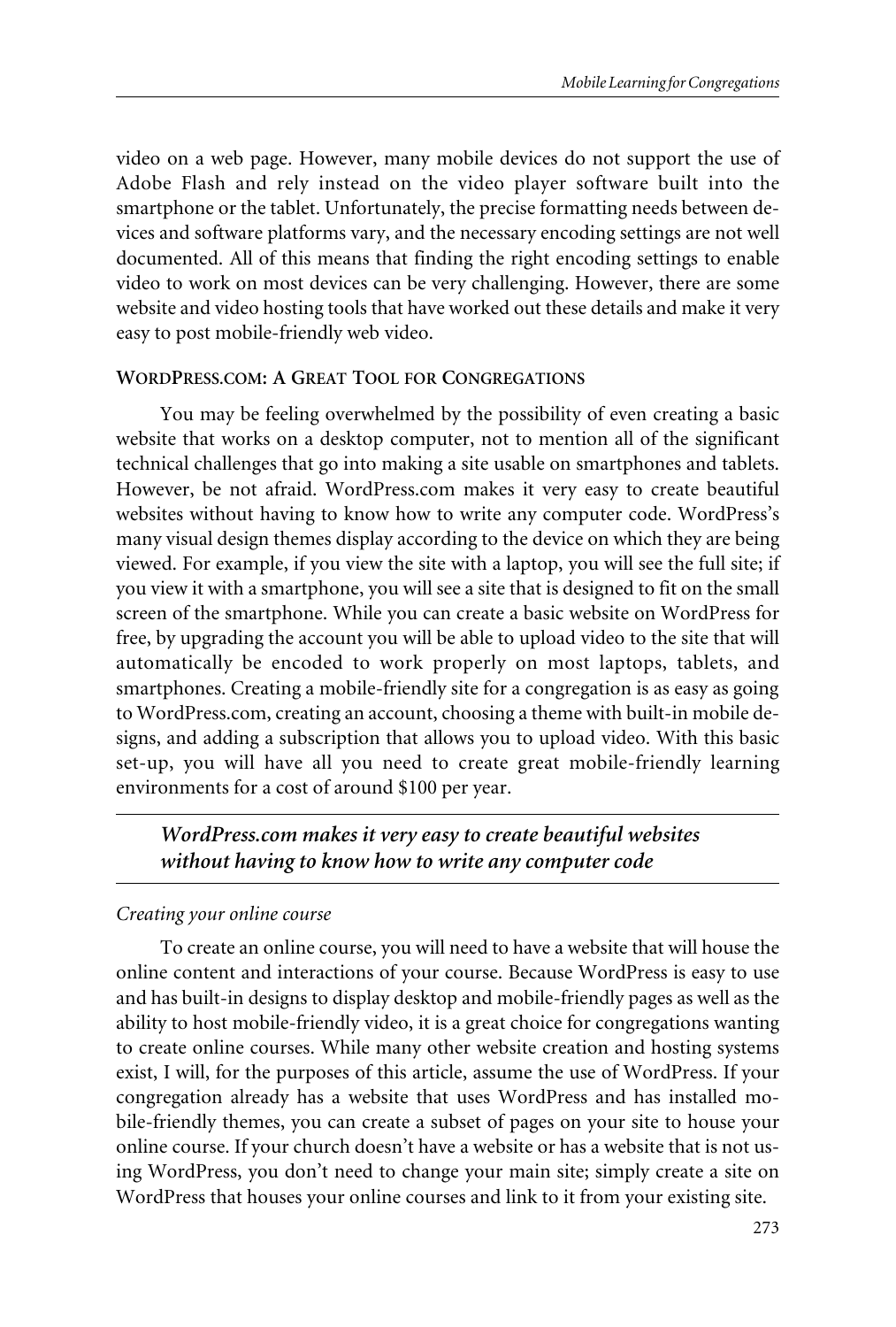Once you have created your website on WordPress.com, do the following to create an online course:

• Design the structure of your course.

Determine the number of units your course will have and how many weeks it will run. It can be helpful to have the course occur over a set period of time with a set date to begin and end. The set dates will help people make time in their schedules to participate in the course.

Determine whether you will have readings, video lectures, or other assignments for the course.

Determine whether the course will include online discussions or conference-call discussions.

Have a group of people go through the course together and discuss the same unit in a given week in order to help participants stay on task and keep discussions lively.

• On your WordPress site, create one page for each unit of the course. For each unit-page, create and enter unit introductions, reading assignments, video minilectures, and any discussion prompts. If your course will have online discussions, make sure that comments are enabled in WordPress for each unit-page.

To create a video lecture:

- You will need a basic video camera—you might use the video features in a small digital camera, a smartphone, or any other kind of digital video camera.
- To make minor edits to the video, you will need basic editing software. Windows Live Movie Maker is a great free option for people with Windows computers; Apple iMovie is a great option for Mac users.
- Shoot your video. When shooting your video, try to do it in a well-lit, quiet space. Preparing some notes or a script beforehand will also help your presentation go well.
- Edit your video, make any changes, cuts, or transitions.
- Upload the edited video to the media section in WordPress.
- Insert the link from your WordPress media library into your unit page.

To participate in the online course, students will need to:

- have the link to the course website
- have access to a desktop, laptop, tablet, or smartphone, and access to the Internet
- have access to any books or other materials needed for the course
- visit the course website each week of the course to access course materials, get assignments, and watch the video minilectures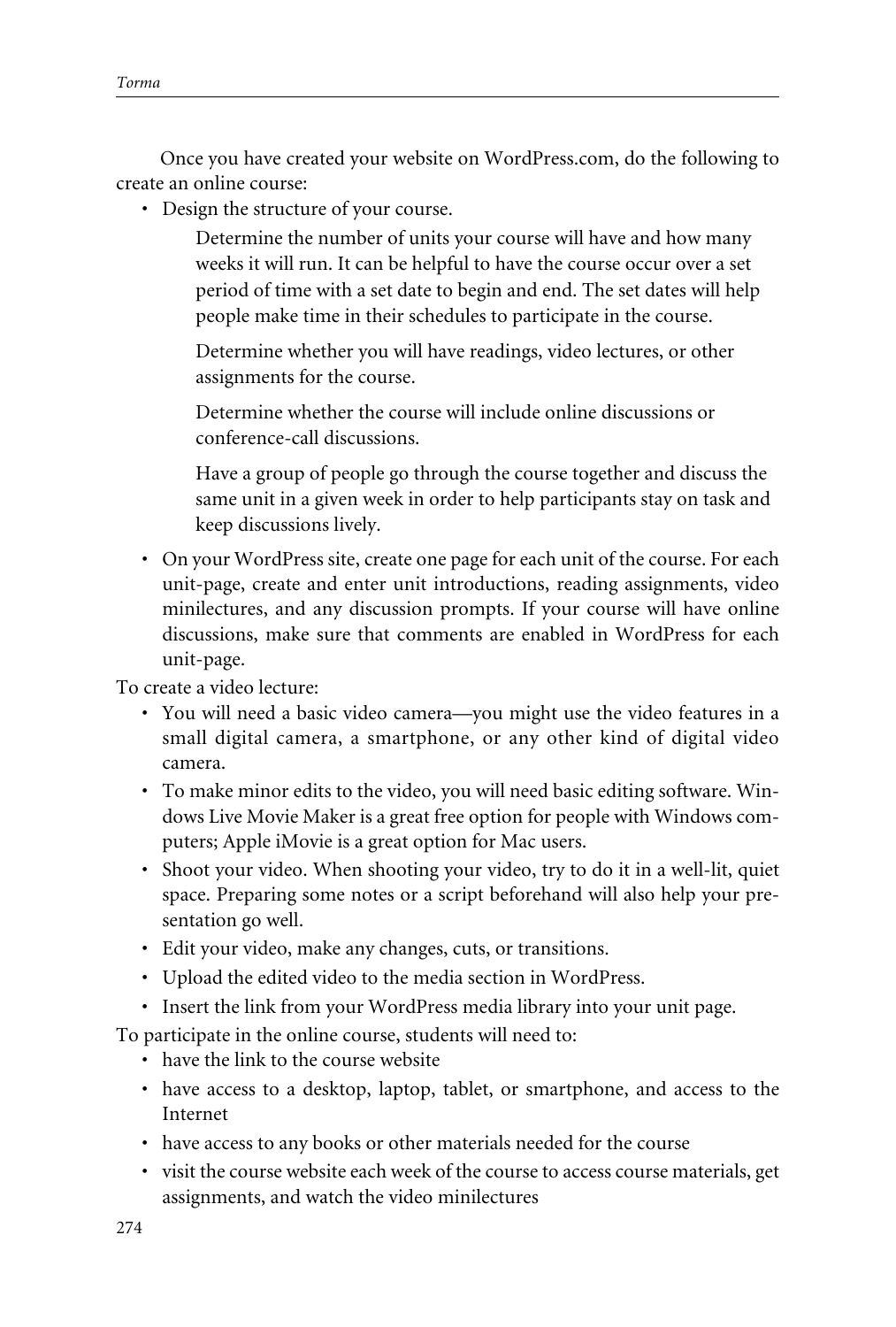• participate in the class discussion either through a scheduled conference call time, or by posting in the comments section on each of the unit-pages for the course.

While most online courses at Luther Seminary are thirteen weeks long and take place during our regular semesters, we have other half-semester courses that are six weeks long, and still others that meet for just one month. For congregations, the exact number of weeks is not important; what does matter is that there is a beginning and an end to the course and that during the course there are structured activities and participation deadlines. The start and end dates will help parishioners make time in their schedules to participate. Weekly structures and deadlines will give students guidance on what to do during the weeks of the course.

> *we have found that the social dislocation of online learning can be eased by being very specific about what students are expected to do in a given week and how students will be expected to interact with one another*

Online learning can be a new and disorienting experience for some people. Most people have grown up in face-to-face educational systems and have some level of comfort and knowledge of how to act and participate in face-to-face courses. Because online learning takes place in such a different mode, it can be difficult for parishioners to know how to participate or interact with others in the course. At Luther Seminary, we have found that the social dislocation of online learning can be eased by being very specific about what students are expected to do in a given week and how students will be expected to interact with one another. For example, in our online discussion prompts, we specify the number of words that a student should write for their opening statement and their responses, as well as the day of the week that the opening statement is due and the day of the week all responses are due. While this may appear legalistic, the specificity helps students understand the amount of participation that is expected and when their participation is needed in order for the conversation and the course to stay on schedule. Instructors can also help students by sending encouragement and feedback through e-mail or by inviting phone conversations. Both e-mail and telephone are personal modes of communication that people are often very comfortable using. By providing support with e-mail and phone, instructors can help students develop the confidence to succeed in their online learning.

Online learning is a significant means to gather, share, and learn with people who would otherwise be unable to meet face to face. By making online learning environments mobile friendly, the possibilities for connection are expanded. Through their smartphones or tablets, students can access learning materials and interact with other students from wherever they happen to be. By using